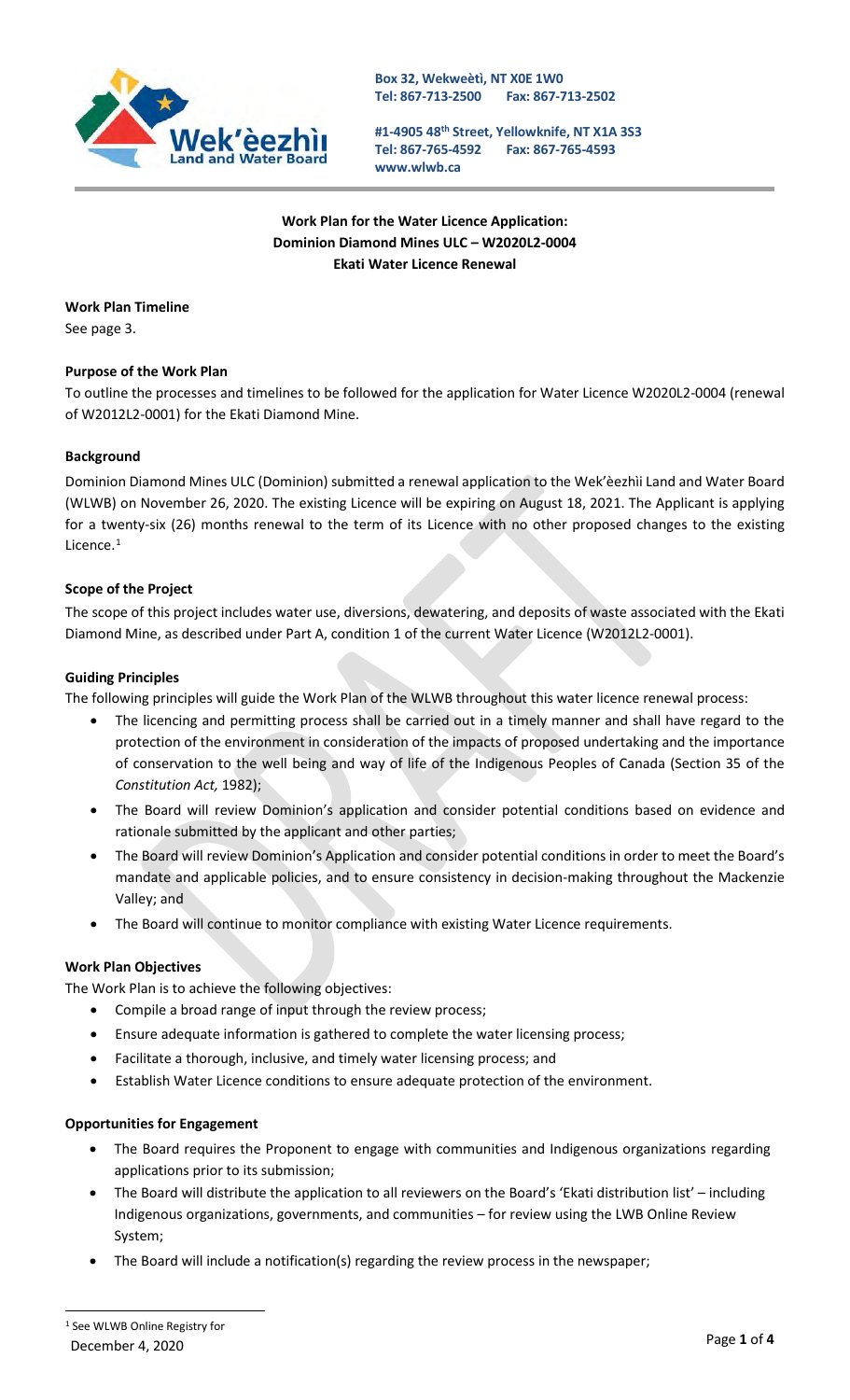

**#1-4905 48th Street, Yellowknife, NT X1A 3S3 Tel: 867-765-4592 Fax: 867-765-4593 [www.wlwb.ca](http://www.wlwb.ca/)**

- The Board will hold a public hearing and provide notice to the public of this, in advance, in the newspaper; and
- Any other consultation or engagement activity that the Board considers appropriate.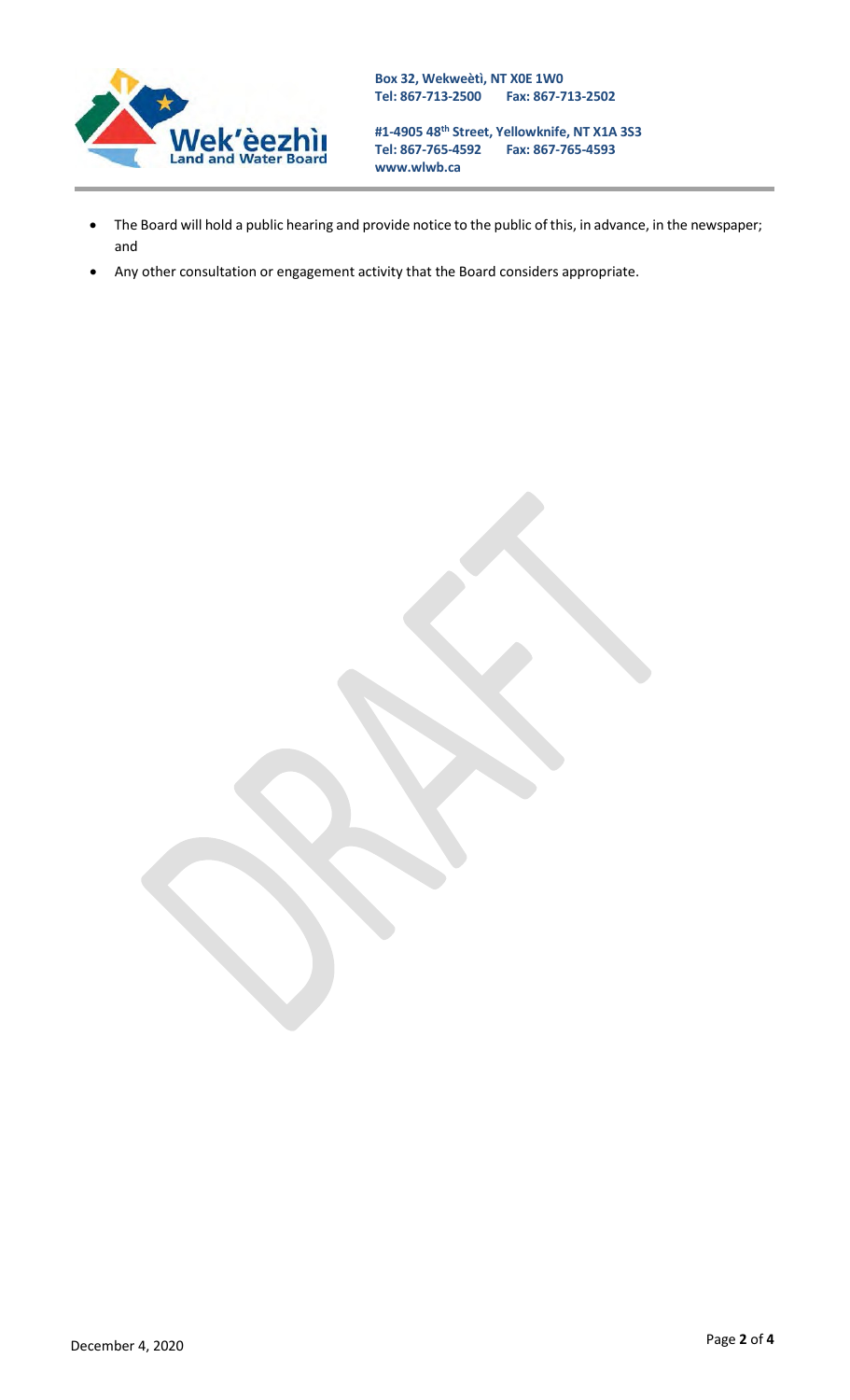

**Box 32, Wekweètì, NT X0E 1W0 Tel: 867-713-2500 Fax: 867-713-2502**

**#1-4905 48th Street, Yellowknife, NT X1A 3S3 Tel: 867-765-4592 Fax: 867-765-4593 [www.wlwb.ca](http://www.wlwb.ca/)**

| <b>Task</b>                                                                      | <b>Responsible</b><br><b>Party</b> | <b>Due/Complete</b>          |
|----------------------------------------------------------------------------------|------------------------------------|------------------------------|
| Application submitted by Proponent                                               | Proponent                          | Thursday, November 26, 2020  |
| Application distributed for review                                               | <b>WLWB</b>                        | Friday, December 4, 2020     |
| Comments due on draft work plan                                                  | <b>Reviewers</b>                   | Monday, December 14, 2020    |
| Comments due on application                                                      | Reviewers                          | Tuesday, January 12, 2021    |
| Response to comments on application                                              | Proponent                          | Tuesday, January 26, 2021    |
| <b>Pre-Hearing Conference</b>                                                    | <b>All Parties</b>                 | Tuesday, February 2, 2021    |
| Deadline for Interventions                                                       | Interveners                        | Wednesday, February 17, 2021 |
| Deadline for Response to Interventions                                           | Proponent                          | Wednesday, February 24, 2021 |
| Circulate agenda for Public Hearing                                              | <b>WLWB</b>                        | Thursday, February 25, 2021  |
| Deadline for Interveners Public Hearing<br>presentations                         | Interveners                        | Thursday, February 25, 2021  |
| Deadline for Proponent Public Hearing<br>presentations                           | Proponent                          | Friday, February 26, 2021    |
| <b>Public Hearing</b>                                                            | <b>All Parties</b>                 | <b>March 3 and 4, 2021</b>   |
| Deadline for Public Hearing Undertakings                                         | <b>All Parties</b>                 | Thursday, March 11, 2021     |
| Draft Water Licence distributed for Review                                       | <b>WLWB</b>                        | Monday, March 15, 2021       |
| Deadline for Reviewer comments on Draft Water<br>Licence and Closing Statements  | Interveners                        | Tuesday, March 30, 2021      |
| Deadline for Proponent response to Draft Water<br>Licence and Closing Statements | Proponent                          | Tuesday, April 6, 2021       |
| <b>Board Meeting</b>                                                             | <b>WLWB</b>                        | <b>May 2021</b>              |
| <b>WLWB Recommendation to the Minister</b>                                       | <b>WLWB</b>                        | May/June 2021                |